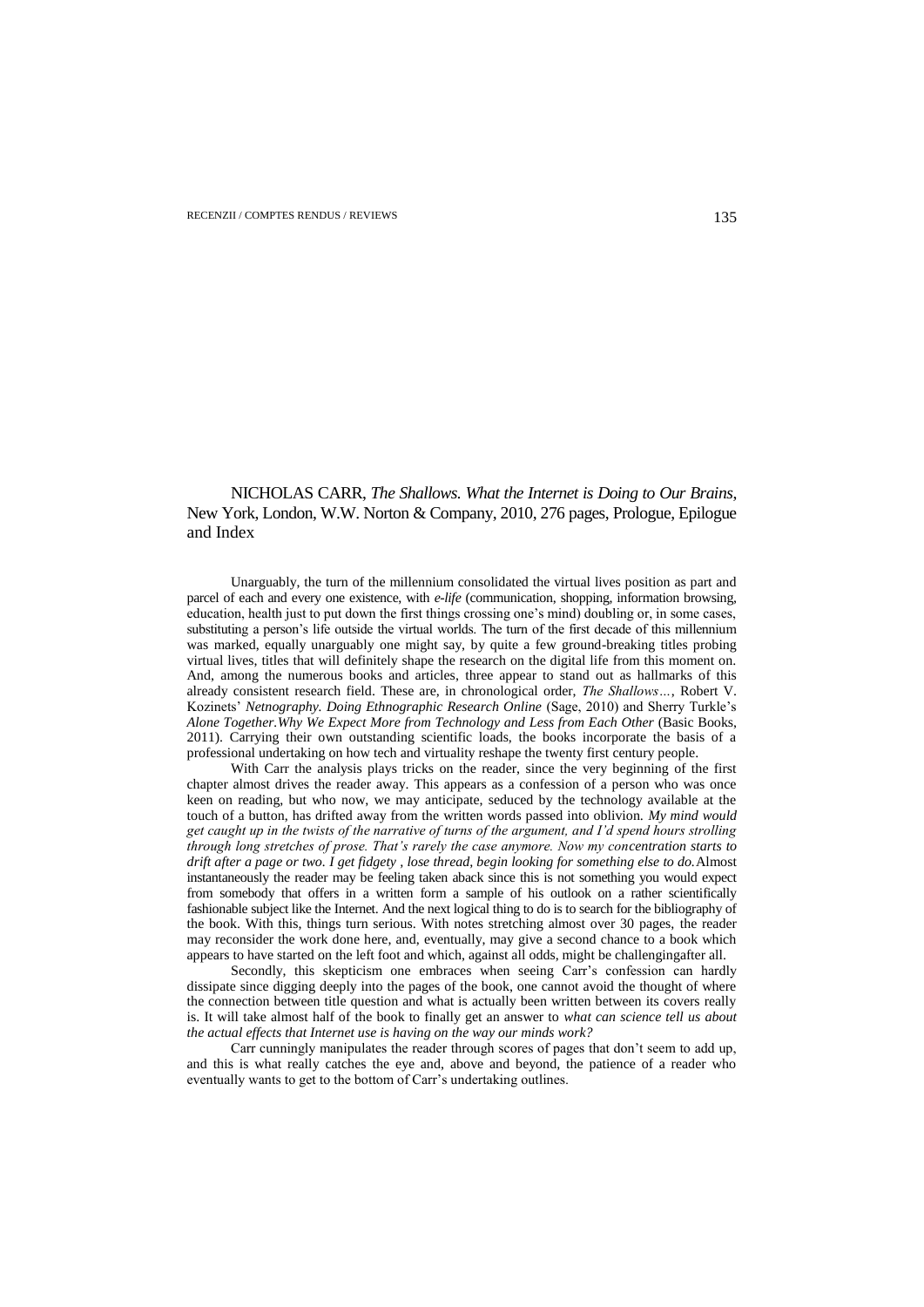After a brief recollection of his first interaction with a personal computer, which again misleads the reader into thinking this time that the book will be a sort of a self-ethnography of the author"s relation to technology in its early stages, and after a few pages which historically depict the use of typewriters by means of Nietzche"s personal experience, the reader reaches what appears to be the very essence of the whole book, that is a minute account on neurological experiments and findings on mapping the brain activity in any given circumstances. For decades, the fact that the neurons are the only cells in the human body that stop multiplying as other die at the age of maturity and that the synaptic connection tends to form patterns which will remain steady along the individual's life time was taken for granted. Pioneered by Merzenich's research on monkeys, the theory that the adult brain is plastic (that is it renews both its cells and synapses) took shape, was experimented and backed up in the years after by an increasing number of specialists and by means of various types of experiments. Whether we are considering the case of visually challenged people who develop better use of other senses or the case of posttraumatic amputees who proved that the brain can reorganize itself, the broth of chemicals in which the neurons are immersed appears to hold the key in the brain"s power to readjust, to relocate functions, to enhance abilities or to compensate lacks, as Carr puts it *the brain is not the machine we once thought it would be. Thought different regions are associated with different mental functions, the cellular components do not form permanent structures or play rigid roles. They"re flexible. They change with experience, circumstance, and need.* 

In other words, neuroplasticity can be translated into the ability of the brain to build automatic answers to stimuli after a longer or a shorter period of exposure to such stimuli. This can further be translated, as far as the purpose of the book is concerned, into the technology based development of new synapses which remold the brain"s response to say internet stimuli, as Carr quotes *the current explosion to digital technology not only is changing the way we live and communicate, but is rapidly and profoundly altering the our brains.* In order to prove it, Gary Small, a professor of psychiatry at UCLA conducted a very simple experiment. He recruited a number of twenty four volunteers split in half. One half of them were experienced Internet surfers, the other half novices. The professor scanned their brains while googling and the results showed an increasing brain activity for the experimented users in their left frontal lobe. The repetition of the same test six days after the first magnetic imaging subjects exposure revealed that the novices" brain activity increased while searching on Google. This change in brainelectric activity was due to the fact that the users had been subjected to an one hour a day internet searching for the previous days. This leads inextricably to the conclusions that exposed to Internet stimuli, the subject"s brains were taught how to cope with these new stimuli developing an Internet oriented neuroplasticity.

But basically, the only connection one can make between the Internet era and the recent development in neuroscience is driven from the fact these two are almost simultaneous 'discoveries'. The influence of 'the new' on people's mind is far longer back stretched. Carr reiterates Socrates" laments on what the printed word would do to memory. The first forms of *scriptura continua* made the early forms of reading *like working out a puzzle* and this way resembling more a math problems solving test than an actual case of reading as we know it today. The brain must have put its entire cortex to work then and neural activity must have boosted. Then, after the spaces were added, the reading experience reshaped as the brain activity remolded into a simpler pattern of synapse that eventually made reading and automatic experience. Then came the printing era which made reading an experience of disconnection form the external stimuli and of engagement in a world of words, ideas and emotions but which equally posed the threat that people will eventually end up overwhelmed with the amount of printed words around. Then came the TV and audio media, then the Internet all of which, to sum it up brought new challenges the brain had to cope with since, to put it in McLuhan"s words *a new media is never an addition to new one*. But even the great McLuhan could not have anticipated what the Internet will showcase in the not very far future a *feast* […] *laid before us: one course after another, each juicier than the last, with hardly a moment to catch our breath between bites.*